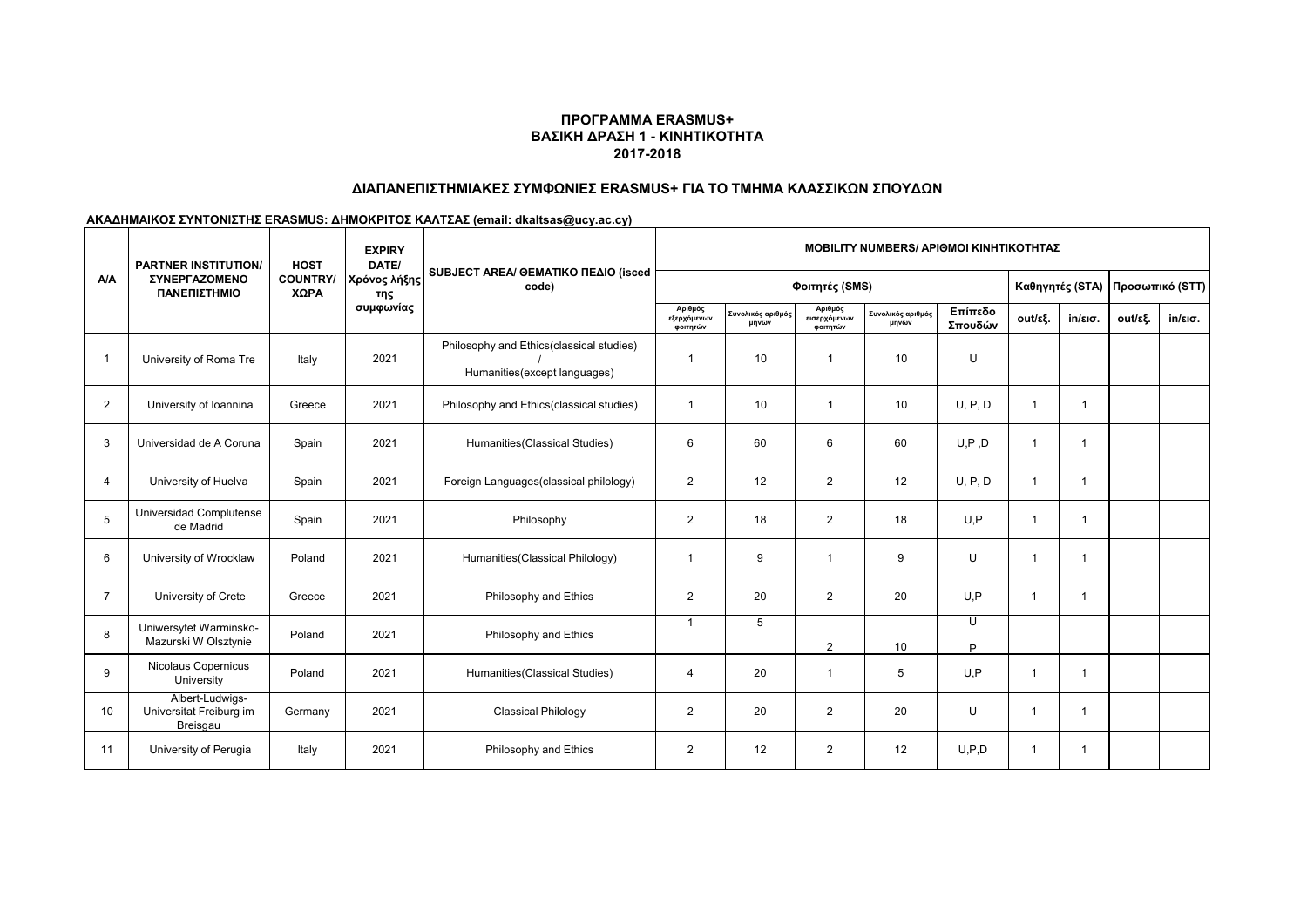## **ΠΡΟΓΡΑΜΜΑ ERASMUS+ ΒΑΣΙΚΗ ΔΡΑΣΗ 1 - ΚΙΝΗΤΙΚΟΤΗΤΑ 2017-2018**

# **ΔΙΑΠΑΝΕΠΙΣΤΗΜΙΑΚΕΣ ΣΥΜΦΩΝΙΕΣ ERASMUS+ ΓΙΑ ΤΟ ΤΜΗΜΑ ΚΛΑΣΣΙΚΩΝ ΣΠΟΥΔΩΝ**

#### **ΑΚΑΔΗΜΑΙΚΟΣ ΣΥΝΤΟΝΙΣΤΗΣ ERASMUS: ΔΗΜΟΚΡΙΤΟΣ ΚΑΛΤΣΑΣ (email: dkaltsas@ucy.ac.cy)**

| <b>A/A</b> | <b>PARTNER INSTITUTION/</b><br>ΣΥΝΕΡΓΑΖΟΜΕΝΟ<br>ΠΑΝΕΠΙΣΤΗΜΙΟ | <b>HOST</b><br><b>COUNTRY/</b><br>ΧΩΡΑ | <b>EXPIRY</b><br>DATE/<br>Χρόνος λήξης<br>της<br>συμφωνίας | SUBJECT AREA/ @EMATIKO ΠΕΔΙΟ (isced<br>code) | <b>MOBILITY NUMBERS/ APIOMOI KINHTIKOTHTAZ</b> |                            |                                     |                            |                    |                 |                         |                 |                   |
|------------|--------------------------------------------------------------|----------------------------------------|------------------------------------------------------------|----------------------------------------------|------------------------------------------------|----------------------------|-------------------------------------|----------------------------|--------------------|-----------------|-------------------------|-----------------|-------------------|
|            |                                                              |                                        |                                                            |                                              | Φοιτητές (SMS)                                 |                            |                                     |                            |                    | Καθηγητές (STA) |                         | Προσωπικό (STT) |                   |
|            |                                                              |                                        |                                                            |                                              | Αριθμός<br>εξερχόμενων<br>φοιτητών             | Συνολικός αριθμός<br>μηνών | Αριθμός<br>εισερχόμενων<br>φοιτητών | Συνολικός αριθμός<br>μηνών | Επίπεδο<br>Σπουδών | out/εξ.         | $in/\epsilon$ ισ.       | out/εξ.         | $in/\epsilon$ ισ. |
| 12         | National and Kapodistrian<br>University of Athens            | Greece                                 | 2021                                                       | Philosophy and Ethics                        | $\overline{2}$                                 | 10                         | $\overline{2}$                      | 10                         | U.P.D              | -1              | -1                      |                 |                   |
| 13         | University of Pardubice                                      | Czech<br>Republic                      | 2021                                                       | Philosophy and Ethics                        | $\overline{2}$                                 | 10                         | $\overline{2}$                      | 10                         | U,P                | $\mathbf{1}$    |                         |                 |                   |
| 14         | New Bulgarian University                                     | <b>Bulgaria</b>                        | 2021                                                       | Humanities (Classical Philology)             | $\overline{2}$                                 | 12                         | $\overline{2}$                      | 12                         | U.P                | $\mathbf{1}$    |                         |                 |                   |
| 15         | University of Patras                                         | Greece                                 | 2021                                                       | Philosophy and Ethics                        | 3                                              | 18                         | 3                                   | 18                         | U.P                | $\mathbf{1}$    |                         |                 |                   |
| 16         | Democritus University of<br>Thrace                           | Greece                                 | 2020                                                       | Humanities (Classical Philology)             | $\overline{2}$                                 | 10                         | $\overline{2}$                      | 10                         | U.P                | $\mathbf{1}$    | $\overline{1}$          |                 |                   |
| 17         | Universite de Liege                                          | Belgium                                | 2021                                                       | Humanities (Classical Philology)             | $\overline{2}$                                 | 10                         | $\mathbf{1}$                        | 10                         | U.P.D              | $\mathbf{1}$    | $\overline{\mathbf{1}}$ |                 |                   |
| 18         | Universidad Autonoma de<br>Madrid                            | Spain                                  | 2020                                                       | Humanities                                   | $\overline{2}$                                 | 10                         | $\overline{2}$                      | 10                         | U.P.D              | $\mathbf{1}$    | $\overline{\mathbf{1}}$ |                 |                   |
| 19         | Aristotle University of<br>Thessaloniki                      | Greece                                 | 2020                                                       | Humanities (Classical Philology)             | 5                                              | 25                         | 5                                   | 25                         | U.P.D              | $\mathbf{1}$    |                         |                 |                   |
| 20         | <b>Universitat Trier</b>                                     | Germany                                | 2021                                                       | <b>Classical Philology</b>                   | $\overline{2}$                                 | 20                         | $\overline{2}$                      | 20                         | U.P                | $\mathbf{1}$    |                         |                 |                   |
| 21         | Comenius University in<br><b>Bratislava</b>                  | Slovakia                               | 2021                                                       | Humanities(Philosophy and ethics)            | $\overline{2}$                                 | 10                         | $\overline{2}$                      | 10                         | U.P.D              | $\overline{2}$  | $\overline{2}$          |                 |                   |
| 22         | Universidad de Valladolid                                    | Spain                                  | 2020                                                       | <b>Classical Philology</b>                   | $\mathbf{1}$                                   | 5                          | 1                                   | 5                          | U<br>U.P           |                 |                         |                 |                   |
| 23         | University College Dublin                                    | Ireland                                | 2021                                                       | Humanities (Classical Studies)               | $\mathbf{1}$                                   | 10                         | $\mathbf{1}$                        | 10                         | U                  | -1              |                         |                 |                   |